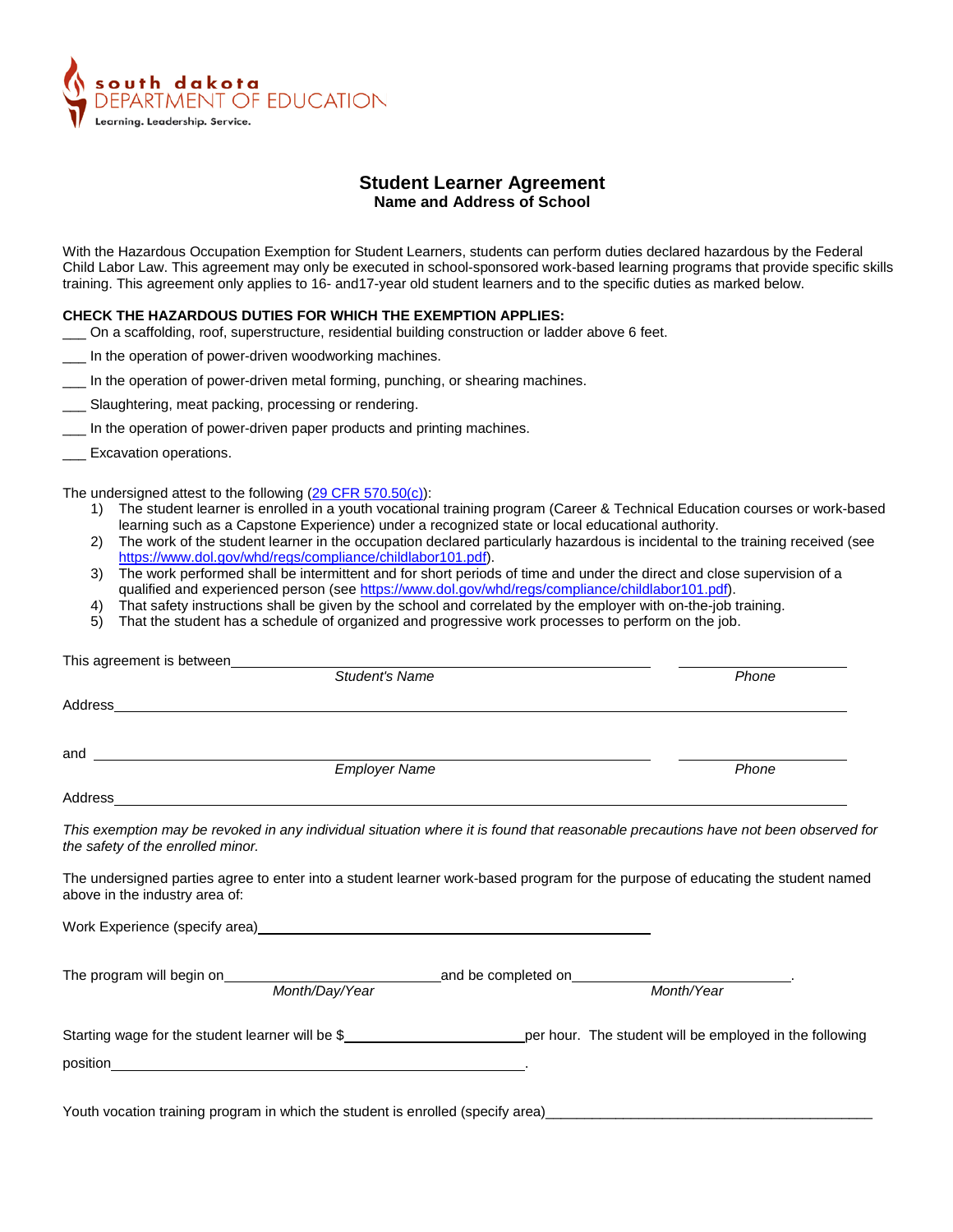The parties agree to the following responsibilities in the implementation of this agreement:

The Student Learner agrees to:

- maintain the academic and attendance requirements established by the work experience program, the related classes, and work (see attached);
- observe company rules and other requirements identified by the employer, including confidentiality;
- participate in progress reviews scheduled with mentors/trainers, school personnel and/or parent or guardian.

The Student Learner's Parent or Guardian agrees to:

- assist the student in meeting the academic and attendance requirements of the program;
- ensure transportation to and from the work site is provided;
- participate in progress reviews scheduled with mentors/trainers, school personnel and/or the student learner.

The School District agrees to:

- assist the student learner in meeting the required academic and attendance requirements
- participate in progress reviews scheduled with mentors/trainers, the student learner, and/or student learner's parent or guardian;
- award credit toward graduation for the work-based instruction and related school instruction.

The Employer agrees to:

- provide a work-based learning experience for the length of the agreement;
- pay the student learner for all work performed during the program at no less than the minimum wage and for the hours specified;
- provide worker's compensation for the student learner for all hours worked;
- instruct the student learner in the competencies identified in the curriculum provided for this program or the training plan;
- comply with all applicable labor laws;
- authorize the mentor/trainer to attend training related to the program (if applicable);
- authorize the mentor/trainer to participate in progress reviews scheduled with the student learner, school personnel, and/or the student learner's parent or guardian.

The parties to this agreement shall also comply with the following assurances:

- A. No individual shall be excluded from participation in, denied the benefits of, subjected to discrimination under, or denied employment in the administration of or in connection with any student learner work based program on the basis of race, color, religion, sex, national origin, age, handicap, political affiliation or belief, or sexual orientation.
- B. Student learners must be provided with adequate and safe equipment and a safe and healthful workplace in conformity with all health and safety standards of Federal and State law.
- C. No employer shall hire a student learner which will displace any currently employed worker (including a partial displacement, such as a reduction in the hours of non-overtime work, wages, or employment benefits).
- D. No employer will hire a student learner when:
	- 1. Any other individual is on temporary layoff, with the clear possibility of recall, from the same or any substantially equivalent jobs, or
	- 2. The employer has terminated the employment of any regular employee or otherwise reduced its work force with the intention of filling the vacancy so created with a student learner.

## **Student:**

| <b>Printed Name</b>                          | Signature | Date |
|----------------------------------------------|-----------|------|
| <b>Parent or Guardian:</b>                   |           |      |
| <b>Printed Name</b>                          | Signature | Date |
| Employer:                                    |           |      |
| <b>Printed Name and Title</b>                | Signature | Date |
| <b>School Administrative Representative:</b> |           |      |
| <b>Printed Name and Title</b>                | Signature | Date |
| <b>Work Experience Program Coordinator:</b>  |           |      |
| <b>Printed Name and Title</b>                | Signature | Date |
|                                              |           |      |